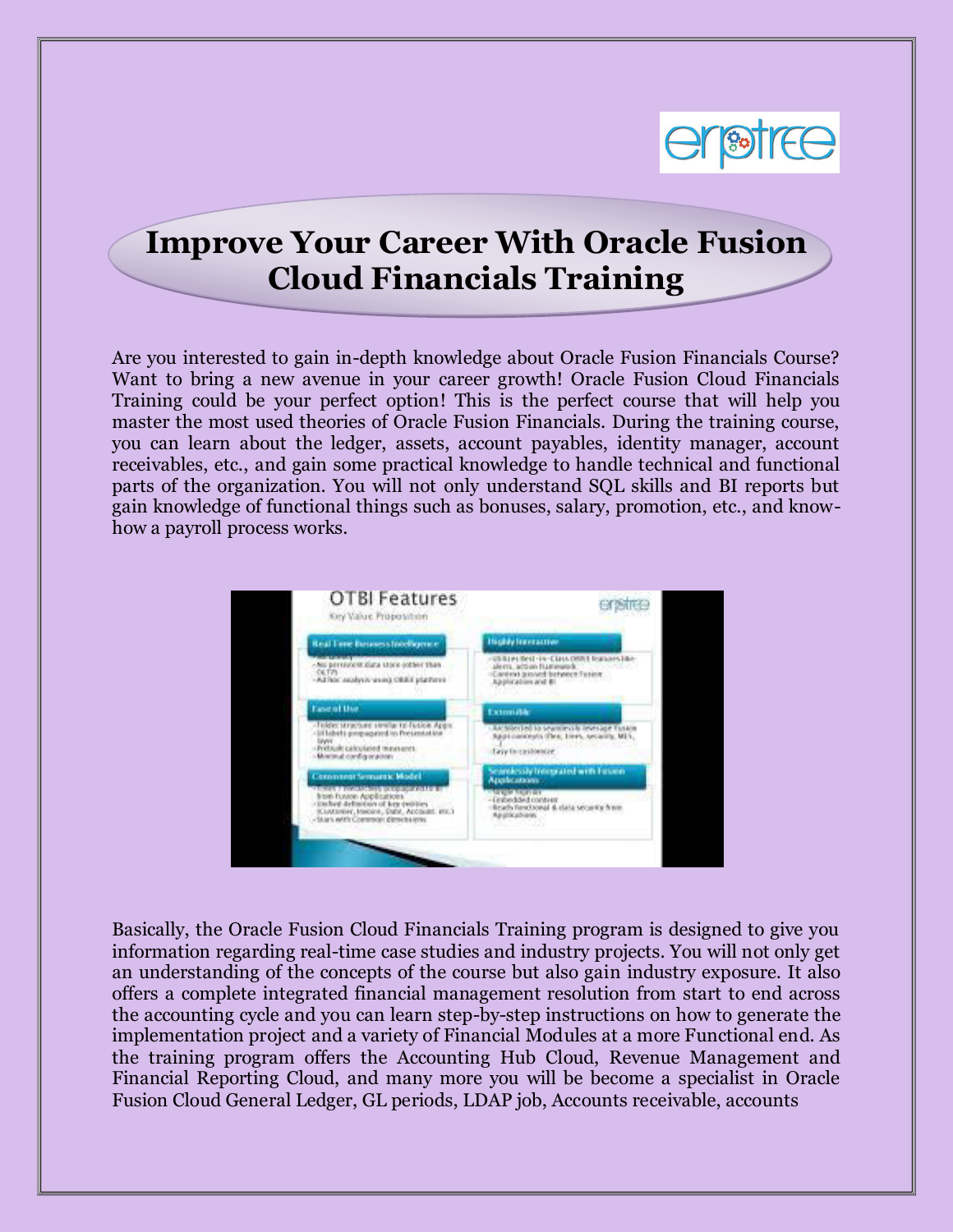

payable, Cash management, etc. with real-world Projects and make yourself job-ready. But to achieve the best knowledge about Oracle Fusion Cloud Financials, you need to take an Oracle Fusion Cloud Financials Training from a professional training institution; they not only offer you the best ideas about the course but guide you on how to implement this Oracle Fusion Financial Applications for your better career.



Why choose a professional institution for Oracle Fusion Cloud Financials Training?

If you are really **[interested in Oracle Fusion Cloud Financials Training](https://www.erptree.com/course/oracle-fusion-cloud-financials-training/)**, a professional institution is determined to teach you how to Set up the Oracle Financial Application and different administer techniques from the Scratch and enhance your skill for revenue Management and help you Improve the business with accurate reports.

Over several years of experience, they not only offer you the Oracle Fusion Financials Certification Training Course but guide you with interview questions and make you assure that your job needs are also taken care of in the best possible way. They also help you get prepared not only for the certification exam but for interviews as well.

All their Training program is conducted by highly trained industry experts and they will offer you the valuable career support and hands-on exposure.

Looking for Oracle Fusion Cloud Financials Training, you can visit www.erptree.com.